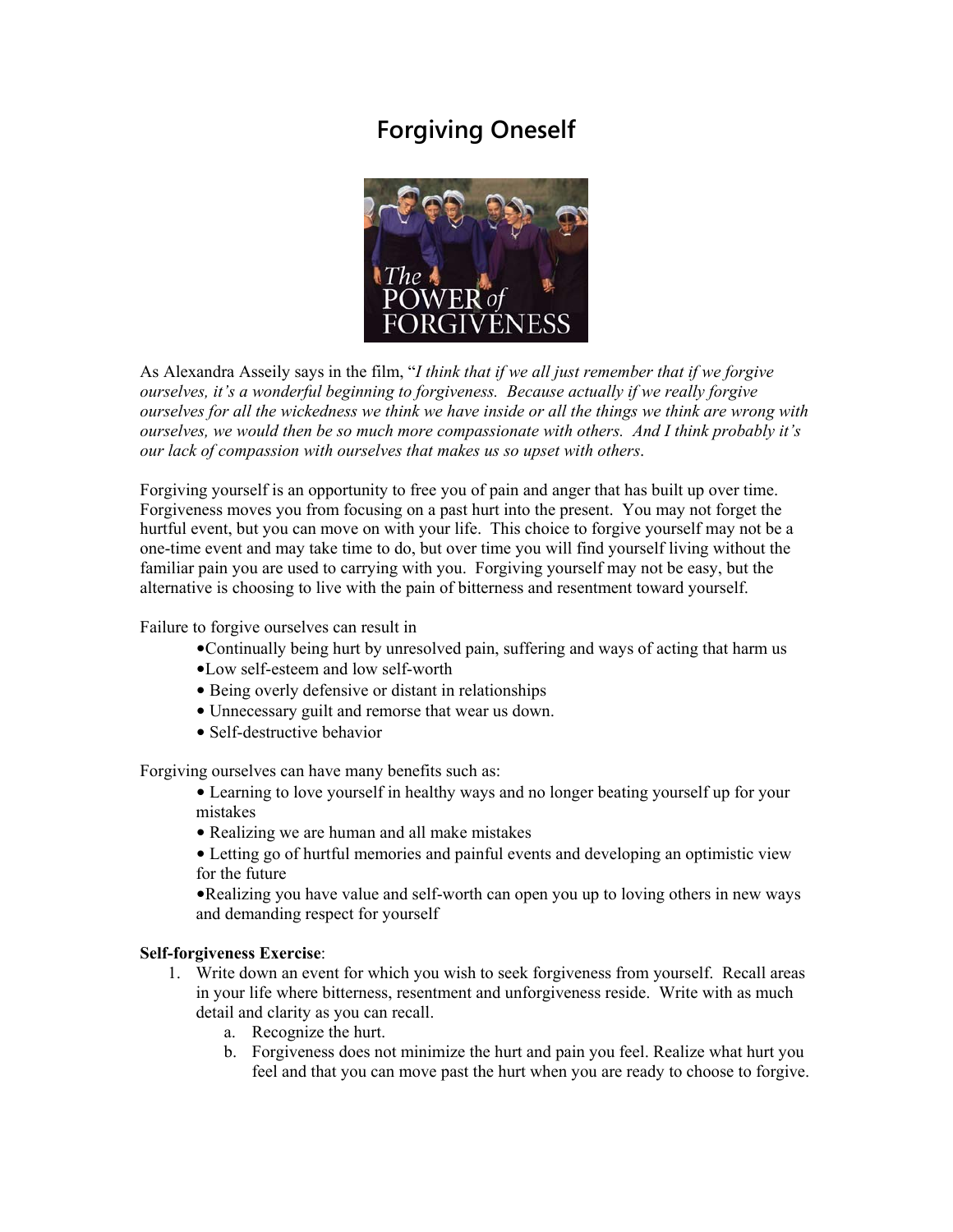- 2. Read over the event you have written. Have you held onto these feelings a long time? Does this area affect they way you live your life and interact with others?
	- a. You may want to tell your story to a trusted friend, family member or counselor.
- 3. Grieve the hurt / damage done and work through any anger. It is very natural to be angry at oneself for not being perfect, but no one is perfect.
	- a. Realize you are not perfect; forgive yourself for what you did wrong.
	- b. Choose to release the negative emotions associated with the incident
	- c. Realize that we all make mistakes, are imperfect and in need of forgiveness. Forgive yourself for any wrongs you have done
	- d. Realize that you are a good person and not deserving of being punished or hurt. Let go of pain. If you still hold onto pain and resentment, it will be harder to give and receive forgiveness.
- 4. Shred or burn the list as a visual symbol of letting go.
- 5. Repeat the exercise for other areas of unforgiveness.
- 6. Move forward in your life without the burden of unforgiveness.
	- a. Give yourself permission to shed the hurt, pain, anger and to begin to heal by living in peace.
	- b. When the event or pain from the event resurface, remind yourself that you have forgiven yourself and that you chose to move on with your life without the pain.

This article was developed for community conversations around *The POWER of FORGIVENESS* by Journey Films. More material available at [www.journeyfilms.com.](http://www.journeyfilms.com/)

Funding provided by The John Templeton Foundation, Supporting Science, Investing in the Big Questions, and Fetzer Institute, as part of their Campaign for Love and Forgiveness.



FETZER INSTITUTE www.loveandforgive.com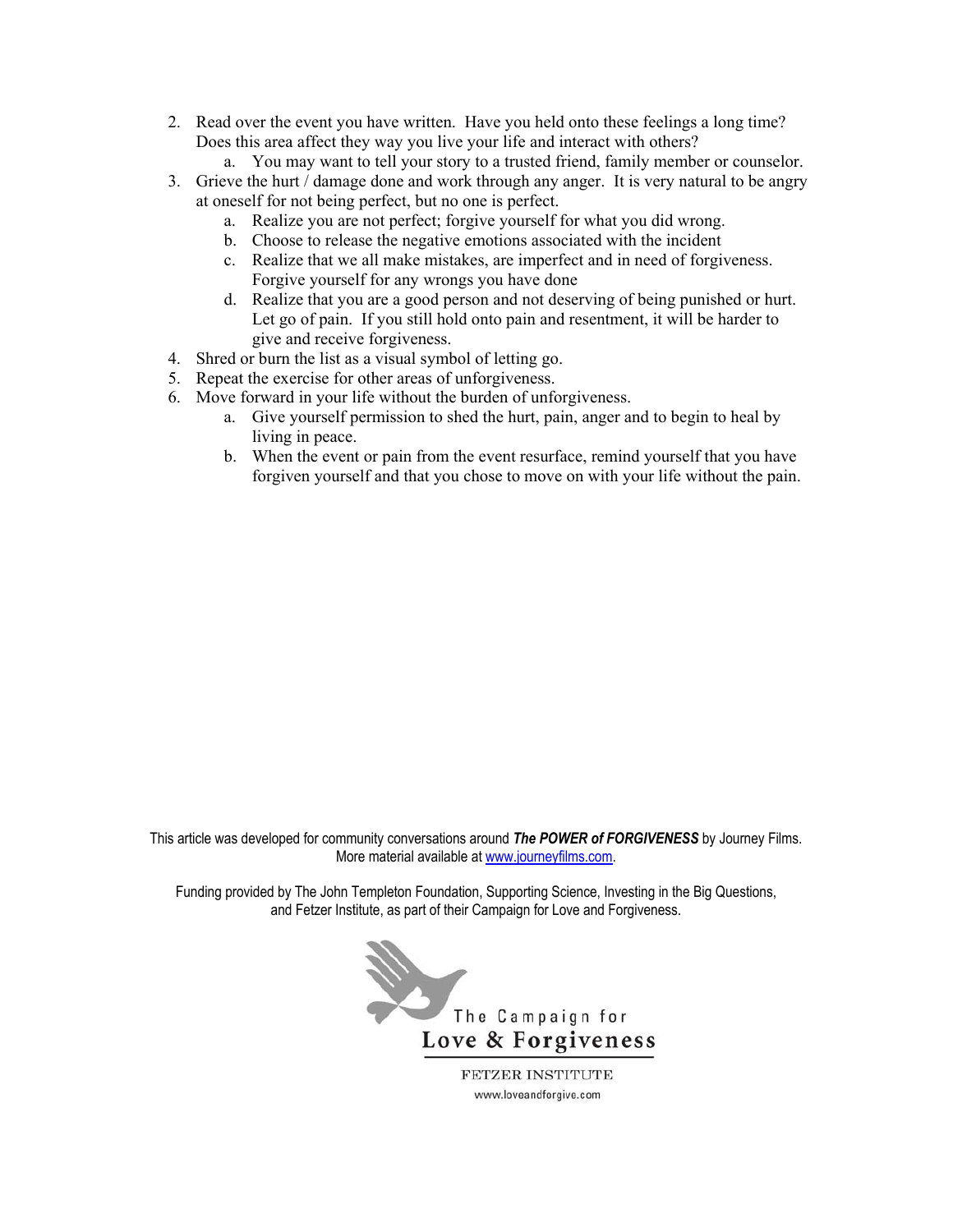### **Forgiving Another Person**



Even in the closest of our relationships we can harbor unforgiveness. Taking some time to reflect on our relationship can help us identify and dislodge any unforgiveness that may be present. If pain and resentment are left unchecked in our relationship, and the healing power of forgiveness has not been made use of resentment, bitterness or a loss of hope could develop.

We often carry around misperceptions of what forgiveness is and these misperceptions impede our ability to forgive or be forgiven. It is important to know what forgiveness is not.

• Forgiveness is not forgetting. We often will not forget a hurtful event, but we can still seek and grant forgiveness.

• Forgiveness is not having resolved all the painful feelings. Often the hurtful feelings will last. But we can still seek and grant forgiveness.

• Forgiveness is not absolving someone from the responsibility of what they have done. What they did was wrong; you are simply choosing to not let it negatively impact you (and your relationship) anymore.

• Forgiveness is not accepting being continually hurt. If you are in an abusive relationship or one in which you are regularly being hurt, then that pattern must change. You do not deserve to be hurt. This may require staying away from the offending person to protect yourself.

• Forgiveness does not mean the relationship is always back to where it was before. If the offense is minor, you might be able to go back to where you were. If the offense is serious, it may take time (even years) to rebuild trust in the relationship. Forgiveness is simply starting this healing process.

#### **Exercise in Forgiving Someone Else (even if they are not present):**

- 1. Write about a time or incident that you wish to forgive someone.
	- a. Write out all the thoughts and feelings associated with this event, the more detail the better.
	- b. How has this incident impacted your life? How much energy do you give to it? What was your involvement in the event? How has the event impacted your selfesteem and self-worth?
- 2. Think about ways that you can take ownership of your actions.
	- a. When thinking of your actions, do you hold onto resentment to keep the other person beneath you? Do you blame them for the feelings you feel?
	- b. How can you begin to take responsibility for your feelings and actions in the future?
- 3. Think of a variety of ways that you can seek forgiveness from the other party.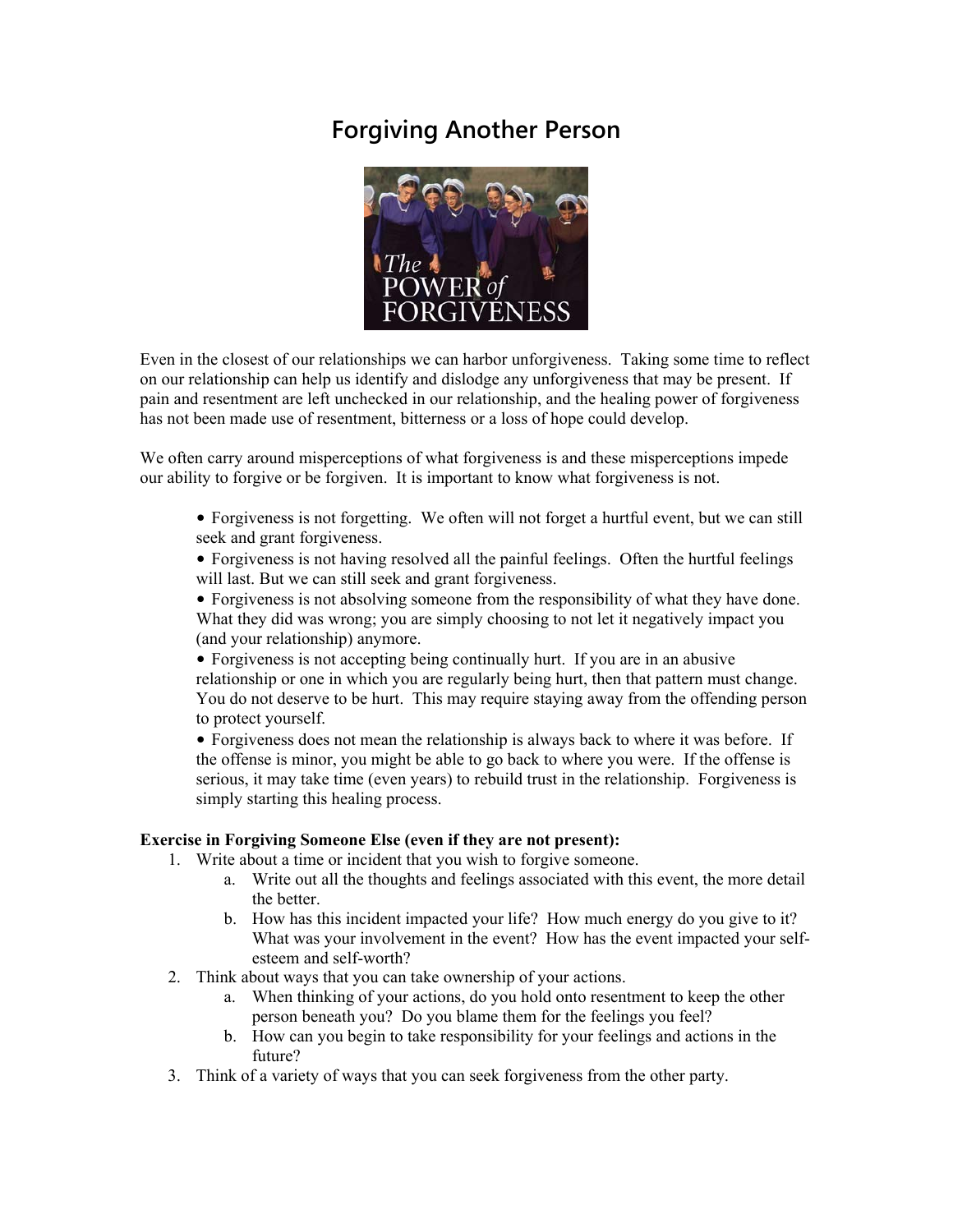- 4. Forgive them in your heart and mind and if appropriate, plan how to forgive them personally.
	- a. If necessary, also think of ways to avoiding being hurt by this person or others in the future.
- 5. Repeat the exercise for as many people you wish to seek forgiveness.

This article was developed for community conversations around *The POWER of FORGIVENESS* by Journey Films. More material available at [www.journeyfilms.com.](http://www.journeyfilms.com/)

Funding provided by The John Templeton Foundation, Supporting Science, Investing in the Big Questions, and Fetzer Institute, as part of their Campaign for Love and Forgiveness.



www.loveandforgive.com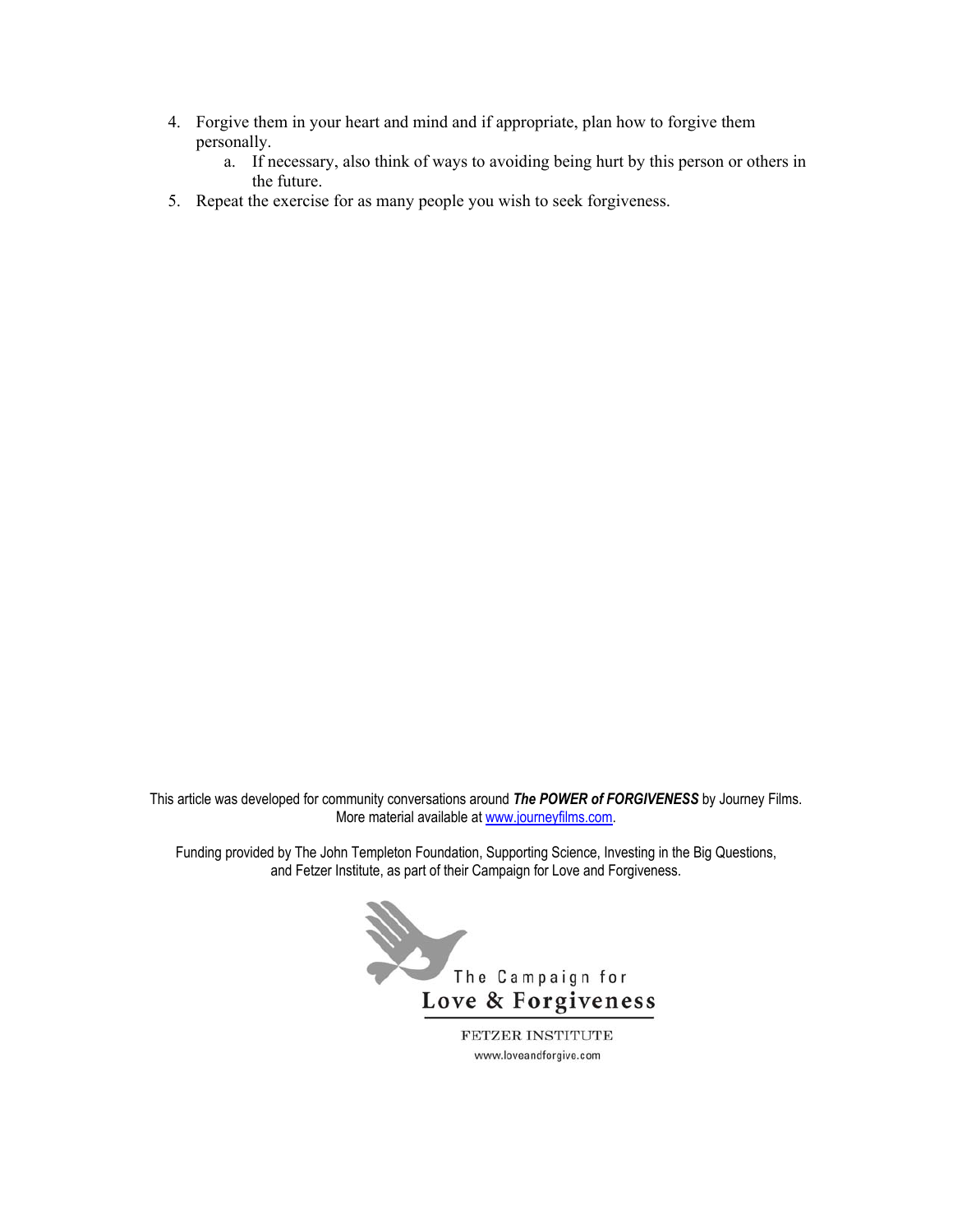## **FORGIVING YOUR SPOUSE**



#### **Spouses/Couples Forgiveness Exercise**:

(If forgiveness is difficult for you or rarely done in your relationship, try this exercise with a less hurtful issue before conducting it with deeper more painful issues. Forgiveness, like any virtue, takes practice.)

- 1. When you both agree that you are ready to discuss the issue, set a time and place to discuss the issue at hand.
	- a. Cover only one item at a time. The laundry list approach rarely leads to helpful conversation.
	- b. Prepare yourself to be open and honest and to fully hear out the other person's side of the story.
- 2. Take time to listen to one another's side of the situation without interrupting. Don't give advice. Don't allow yourself to be distracted. Turn off your cell phone, blackberry, television, put the kids to bed, get a babysitter, etc.
	- a. Simply listen to and understand your partner's side of the story. Ask clarifying questions.
	- b. Seek to understand not just the facts of the situation but the feelings as well.
	- c. Reflect back what you believe you hear your partner is saying to assure that you both have the same information and the same understanding of that information.
- 3. When one person has finished sharing his or her side and feels understood, the other person gets a chance to be heard out fully.
- 4. Once you both feel understood and heard Request Forgiveness.
	- a. Throughout the conversation, hopefully offending parties will be more aware of the hurt they caused (in many cases both parties have something to be sorry for). Ask for forgiveness, being as specific as possible. Say something like, "I'm sorry for that (Name what was wrong about the action you took or the words that you said)."
	- b. Requesting an apology can be very healing to the offended party.
- 5. Grant Forgiveness.
	- a. When forgiveness is being asked of you, be sure to acknowledge the apology. If you are ready, grant forgiveness. Simply saying, "It's OK" is not sufficient. It is not OK. The person is requesting forgiveness of you. Tell him/her if you forgive him/her. If not, say "I accept your apology. But I need more time to work through the painful feelings."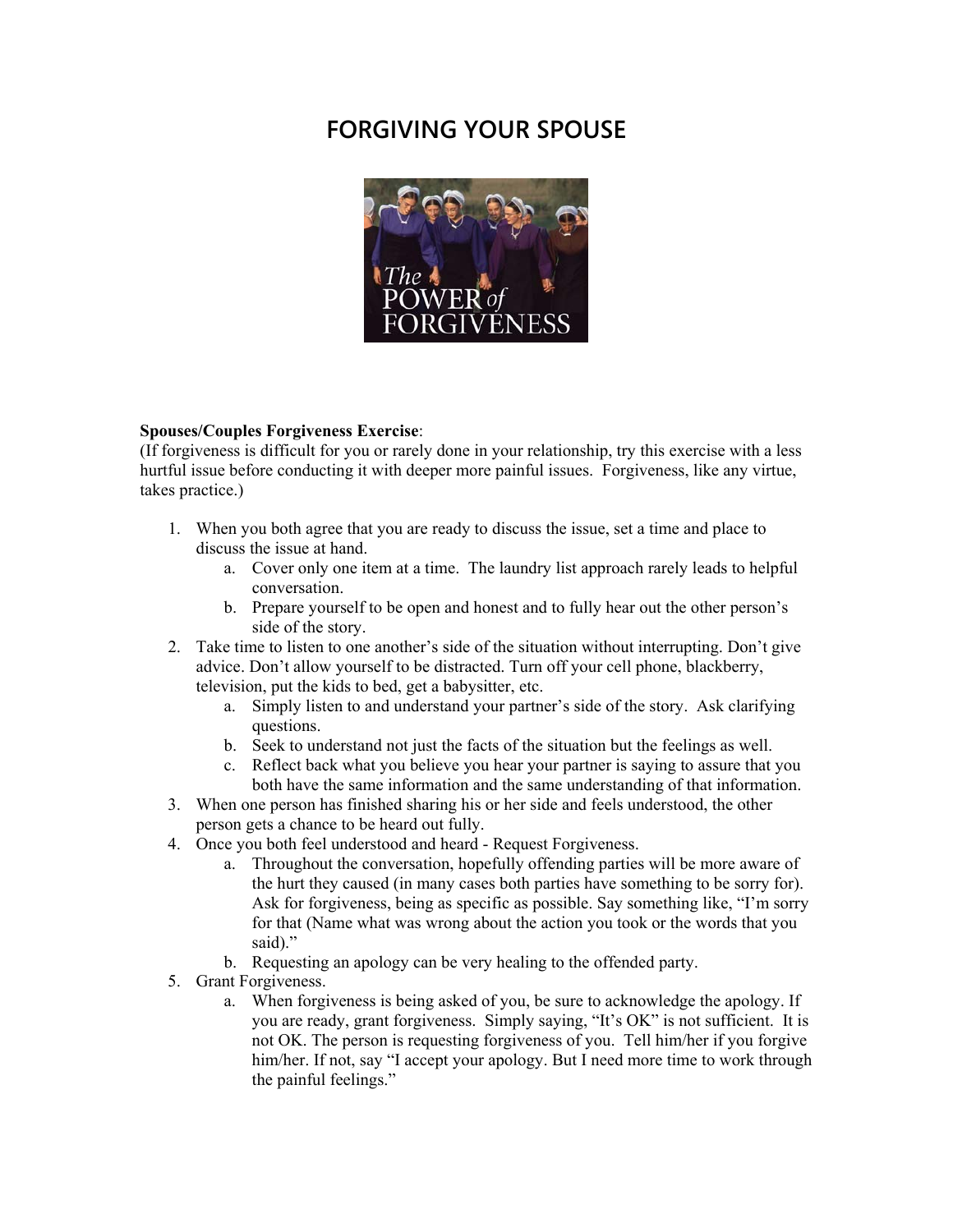- 6. When you are ready to forgive or have been forgiven, move on from the hurtful event and discuss ways to avoid this pain in the future.
	- a. This may include developing new ways of relating to one another and getting rid of offensive behaviors.
	- b. The offender in particular should verbalize new ways he/she will act so as not to hurt the other.
	- c. Hug as a physical sign that you are moving on and wish a loving relationship to flourish between the two of you.
- 7. Allow time for trust and healing to occur
	- a. If the offense was very hurtful, it may take time for trust and healing to occur.
	- b. Your forgiveness and time together has begun the road to healing. Be patient.

This article was developed for community conversations around *The POWER of FORGIVENESS* by Journey Films. More material available at [www.journeyfilms.com.](http://www.journeyfilms.com/)

Funding provided by The John Templeton Foundation, Supporting Science, Investing in the Big Questions, and Fetzer Institute, as part of their Campaign for Love and Forgiveness.

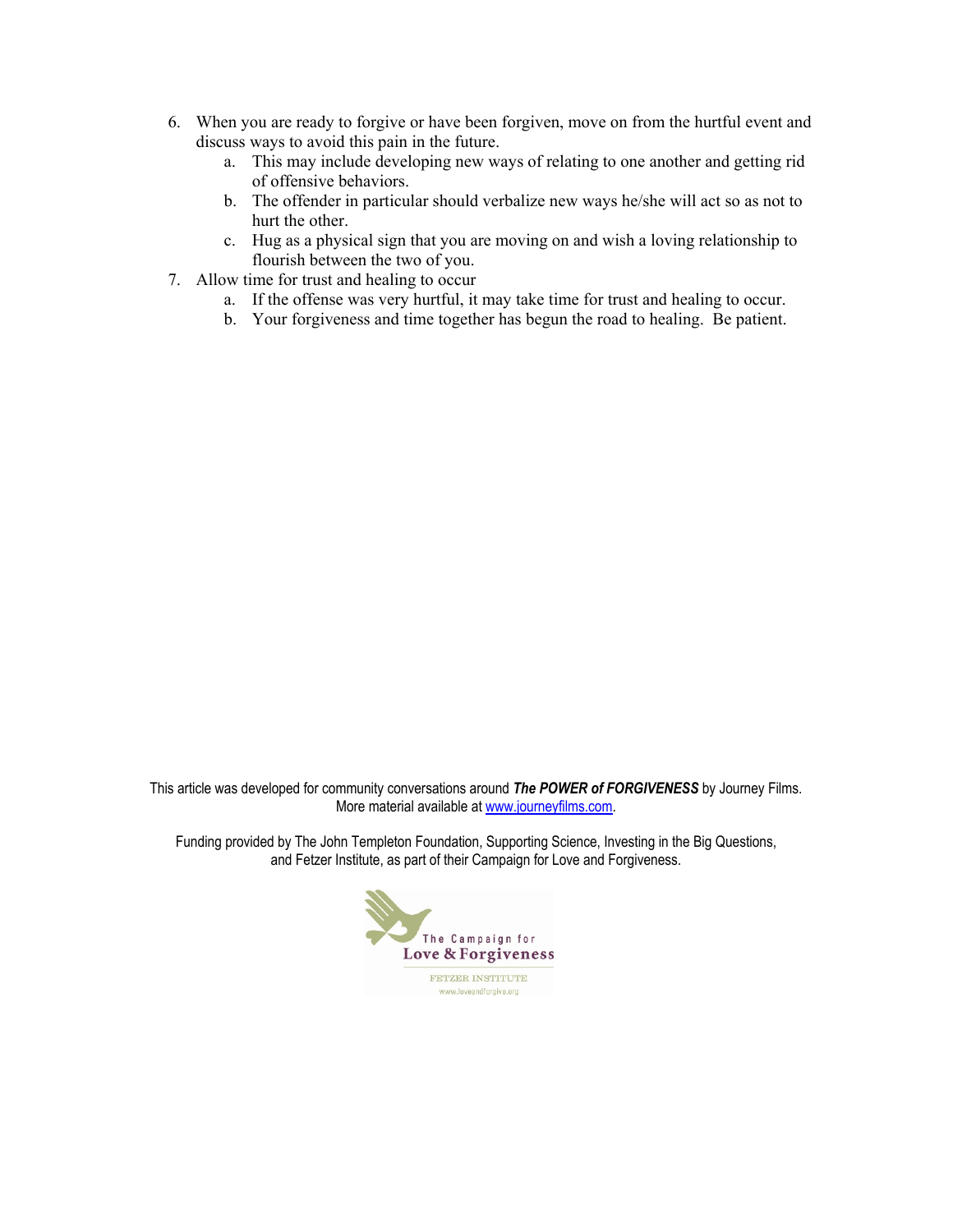### **Promoting forgiveness in the family**



Here are some suggestions on how to create a home where forgiveness can grow and flourish

 **Try not to let transgressions happen**. It seems obvious, but the most surefire way to prevent negative unforgiving feelings from building up within the family is to treat each other with love and respect. Love is being willing to value one's partner or child, and it involves treating that person with the respect he or she deserves as a human regardless of how badly the person messes up or disappoints you. People are imperfect and will, in fact, at times mess up. Nevertheless, if people treat each other with mutual respect, those transgressions occur less frequently.

 **Keep a short list**. When the other person messes up, do not allow the hurts to continue to build and fester as if it were an infected wound. Sometimes, it is impossible to discuss wrongs immediately. Sometimes the anger level is so high that immediate discussion might be counterproductive. But as soon as possible, try to speak respectfully about the transgression and come to a resolution.

 **Do not keep score**. Not keeping score keeps us and asked loving each other rather than counting the number of injustices perceived.

 **Be quicker to say "I'm sorry" than to expect the other person to apologize**. When people live in close relationships, they tend to experience as important the things that are done wrong to them more than they are bothered by the things they do wrong to the other person. People therefore naturally tend to look for times when the other person should be apologizing for his or her actions. For a harmonious family, people should be vigilant to detect the times when they themselves might have hurt a family member. The offender should seek out the harmed party to apologize quickly and thoroughly. The offender should take responsibility for his or her own acts and tried to assure the offended party at the offender will try not to act hurtfully again.

 **Begin with the couple, not the children**. The foundation for a forgiving family is the relationship between the parents. Although children how way of turning the family into a child centered enterprise the best families have a strong and loving relationship between the partners that close to the children instead of focusing the love and attention on the children and holding it close to the partner. Therefore, encourage family members to keep the parental relationship strong and loving.

 **Teach children how to forgive early in their lives**. When the child is very young, the parents can encourage the child to decide to forgive. Children may not have the capacity for full deliberate emotional forgiveness, but they can learn to grant